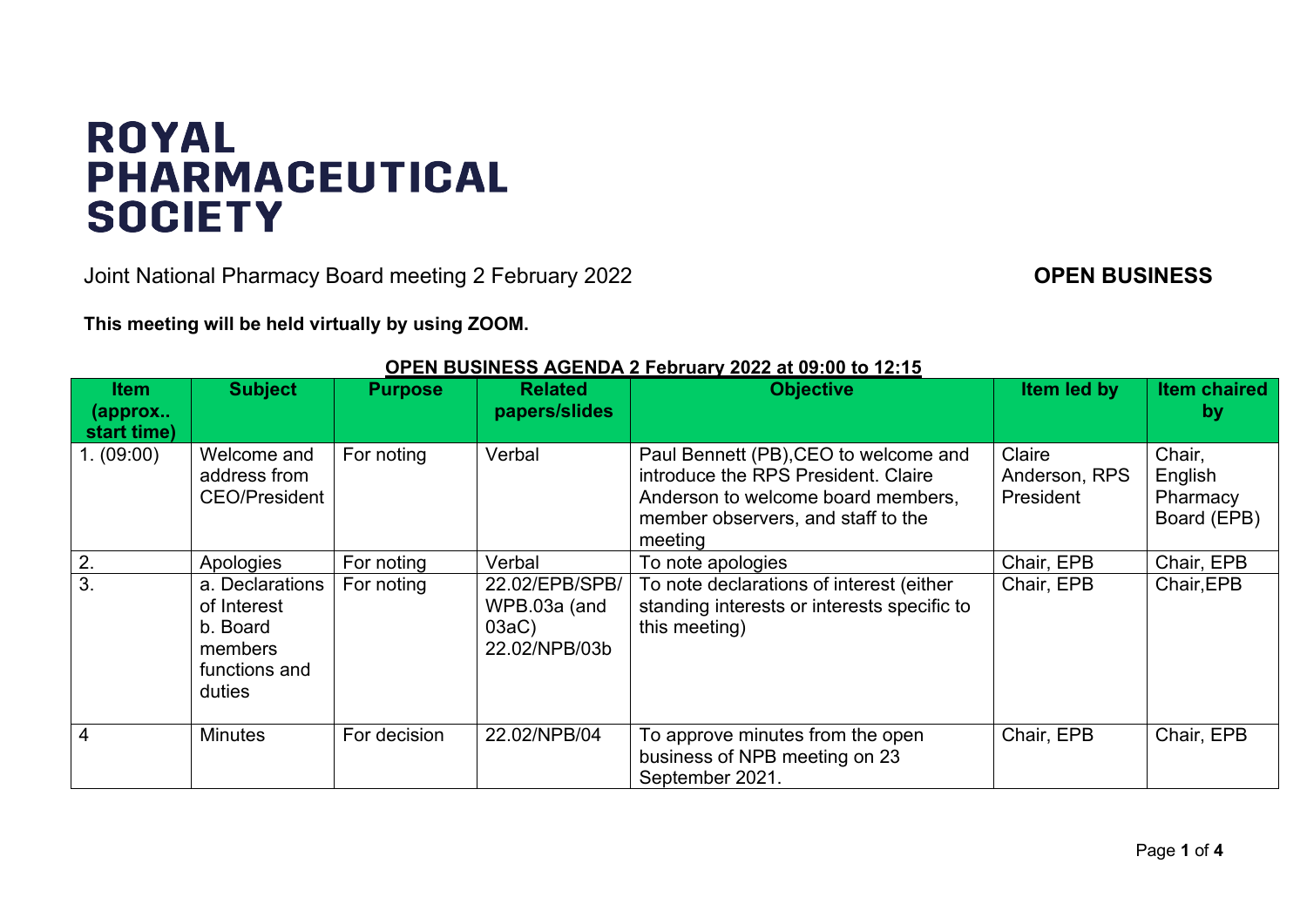| 5.                                  | Matters arising             | For<br>consideration     |               | To consider matters arising from the<br>above minutes that are not specifically<br>included on the agenda                                                                          | Chair, EPB                                                                               | Chair, EPB                                    |  |
|-------------------------------------|-----------------------------|--------------------------|---------------|------------------------------------------------------------------------------------------------------------------------------------------------------------------------------------|------------------------------------------------------------------------------------------|-----------------------------------------------|--|
| 6. (09:20)                          | Standing<br>orders - voting | For information          | 22.02/NPB/06  |                                                                                                                                                                                    | Robbie Turner,<br>Director, PMEX                                                         | Chair, EPB                                    |  |
| 7. Advancing Professional Practice  |                             |                          |               |                                                                                                                                                                                    |                                                                                          |                                               |  |
| 7a (09:30)                          | Vision work                 | Update                   | Verbal        | An update on country specific visions                                                                                                                                              | Country<br><b>Directors</b>                                                              | Chair,<br>Scottish<br>Pharmacy<br>Board (SPB) |  |
| 7b (09:55)                          | Pharma-<br>cogenomics       | Update and<br>discussion | 22.02/NPB/07b | An introduction to Sophie Harding, RPS<br>Pharmacogenomics and Personalised<br>Medicines Lead.<br>Update and discussion about project<br>plans.                                    | Ravi Sharma,<br>Director for<br>England/Sophie<br>Harding,<br>Pharmaco-<br>genomics Lead | Chair, SPB                                    |  |
| 7c (10:15)                          | Items for<br>noting         | For noting               | 22.02/NPB/07c | Science & Research update<br>İ.<br>ii.<br>Covid Response Team update<br>iii.<br>Independent prescribing<br><b>Education update</b><br>iv.<br>Policy<br>V.<br>vi.<br>Sustainability | Chair, SPB                                                                               | Chair, SPB                                    |  |
| <b>Wellbeing break (10 minutes)</b> |                             |                          |               |                                                                                                                                                                                    |                                                                                          |                                               |  |
|                                     |                             |                          |               |                                                                                                                                                                                    |                                                                                          |                                               |  |
| 8. Professional Belonging           |                             |                          |               |                                                                                                                                                                                    |                                                                                          |                                               |  |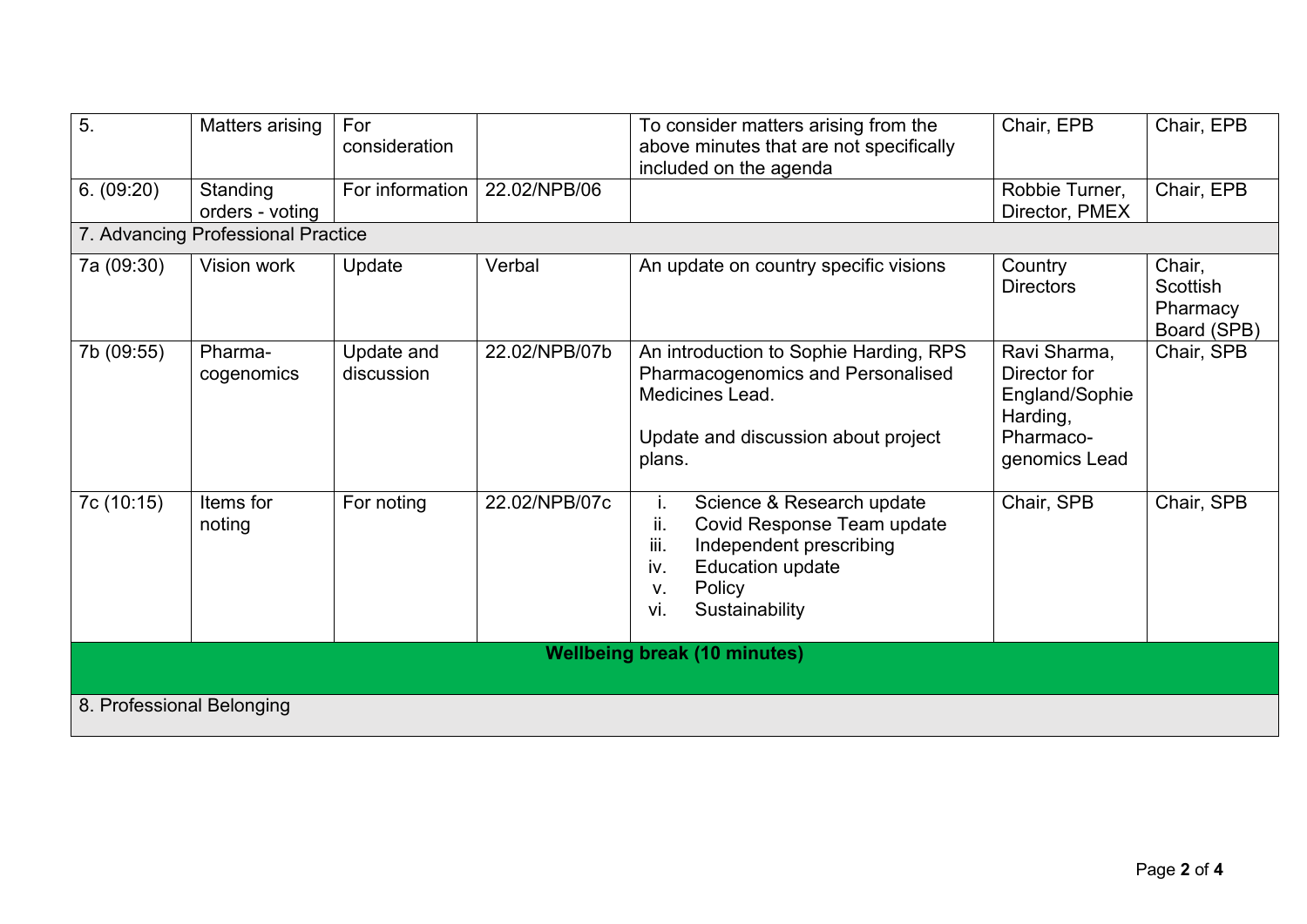| 8a (10:25)                                                                           | Workforce                                                                    | <b>Discussion</b>              | 22.02/NPB/08a | To discuss the asks in our workforce<br>statement and additional actions required                                                                                                                                             | Clare Morrison,<br>Director for<br>Scotland /<br>Country<br><b>Directors</b>           | Chair, EPB                              |  |  |
|--------------------------------------------------------------------------------------|------------------------------------------------------------------------------|--------------------------------|---------------|-------------------------------------------------------------------------------------------------------------------------------------------------------------------------------------------------------------------------------|----------------------------------------------------------------------------------------|-----------------------------------------|--|--|
| (10:35) Country specific breakout rooms to discuss workforce actions in each country |                                                                              |                                |               |                                                                                                                                                                                                                               |                                                                                        |                                         |  |  |
| 8b                                                                                   | Items for<br>noting                                                          |                                | 22.02/NPB/08b | Inclusion & Diversity - project<br>Ι.<br>update<br>ii.<br>Workforce wellbeing                                                                                                                                                 | Chair. EPB                                                                             | Chair, EPB                              |  |  |
|                                                                                      | 9. Professional Engagement                                                   |                                |               |                                                                                                                                                                                                                               |                                                                                        |                                         |  |  |
| 9a. (11:05)                                                                          | 2022 events<br>programme<br>and Annual<br>Conference                         | Presentation<br>and for noting | Verbal        | Pharmacy Board members to receive an<br>update on developing the programme for<br>the Annual Conference                                                                                                                       | Hanna Jenvey,<br>Events &<br>Sponsorship<br>Manager/Beth<br>Ward, Head of<br>Education | Chair, Welsh<br>Pharmacy<br>Board (WPB) |  |  |
| 9b (11:25)                                                                           | Items for<br>noting                                                          |                                | 22.02/NPB/09b | 2022 NPB elections<br>i.<br><b>Public affairs</b><br>ii.                                                                                                                                                                      | Chair, WPB                                                                             | Chair, WPB                              |  |  |
| 10                                                                                   | Any other<br>business and<br>any<br>discussions<br>from items for<br>noting. | For discussion                 |               | Pharmacy Board members should inform<br>their respective Chair, Country Director or<br>Business Manager in writing at least 48<br>hours before the meeting of any matter<br>that is to be raised under Any other<br>Business. | Chair, WPB                                                                             | Chair, WPB                              |  |  |
|                                                                                      |                                                                              |                                |               | End of Joint Board Open Business - 11:45                                                                                                                                                                                      |                                                                                        |                                         |  |  |